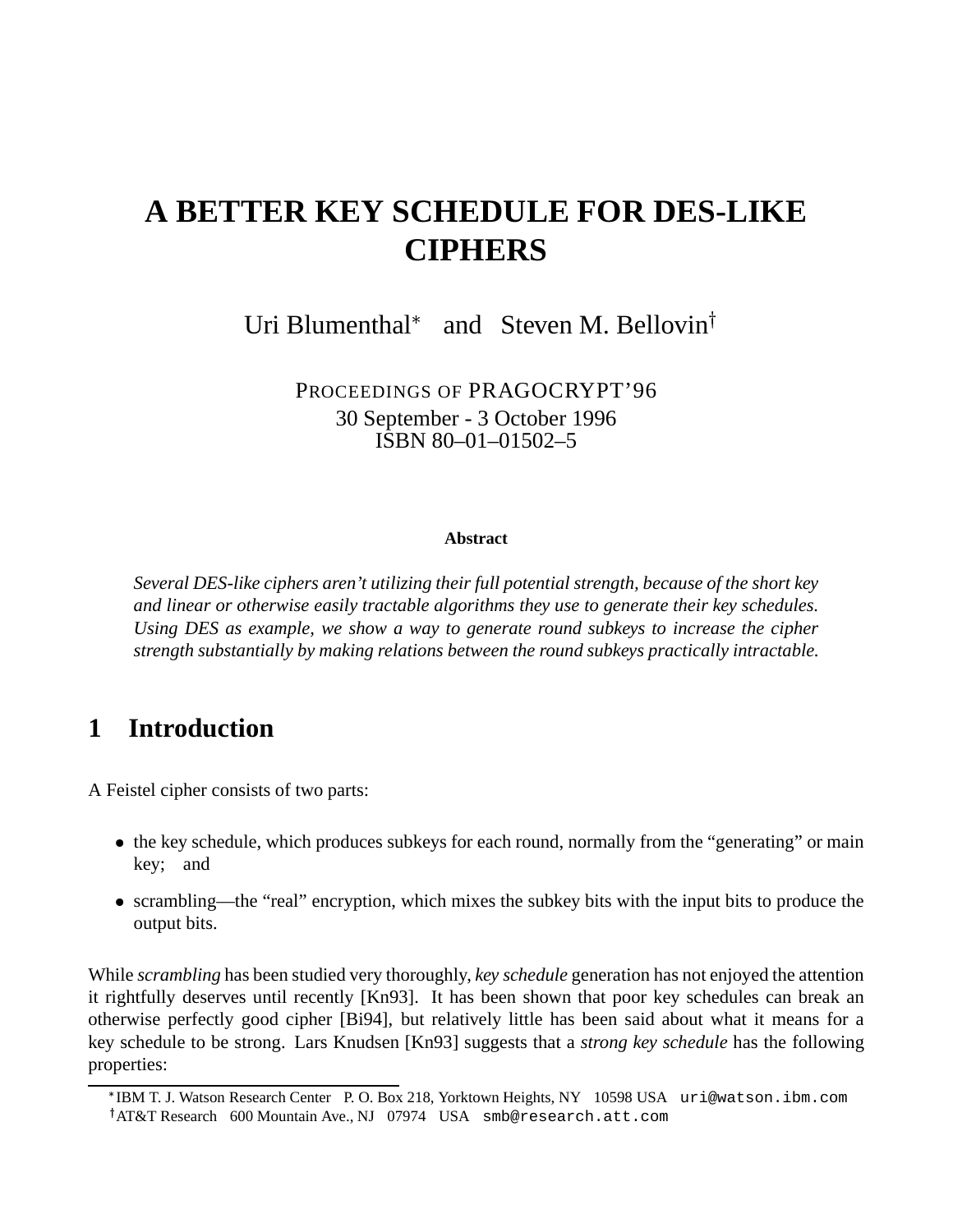- 1. Given any  $s$  bits of the  $r$  round keys, derived from an unknown generating key (where  $s$  is less than the total amount of round keys material), it is *hard* to find any of the remaining key bits from the known bits.
- 2. Given some relation between two generating keys, it is *difficult* to predict the relations between any of the round keys derived from these two generating keys.

Several attacks, notably differential [BS93] and linear cryptanalysis [Mat94a], even though they theoretically recover the subkeys directly and independently from each other, in practice utilize the fact that the relation between the bits of the subkeys of different rounds is rather linear, thus avoiding considerable amount of work.

The idea, therefore, is to generate the subkeys in such a way, that the relation between any subkey bits of any rounds is *practically* intractable. As a side-effect, generating a key schedule this way takes longer than traditional key schedule setup; this, coupled with the fact that we allow for variable key lengths, helps foil brute force attacks as well.

Looked at another way, a DES-like cipher is really two separate cryptosystems,  $F$  and  $G$ . The user sees

$$
G = \{g_k : k \in \{0, 1\}^{56}\}.
$$

But there is really underlying cryptosystem

$$
F = \{f_k : k \in \{0, 1\}^{768}\}
$$

and a mapping  $\phi: \{0,1\}^{56} \to \{0,1\}^{768}$  such that  $f_{\phi(k)} = g_k$  for all input keys k. We assert that the standard mapping  $\phi$  has some undesirable properties, and propose a new mapping  $\phi'$ . As noted, our function is more general, in that it maps  $\{0, 1\}^*$  to  $\{0, 1\}^{768}$ .

Section 2 describes how we generate the key schedule. We use DES [NBS77] as an example, and hence such magic numbers as 168 and 768, but any similar block cipher such as IDEA or SKIPJACK could be used instead. Section 3 presents the justification for each step. We discuss possible attacks in Section 4, and give a final analysis in Section 5.

### **2 Design**

We first define a primitive called *n-folding*, which takes a variable-length input block and produces a fixed-length output sequence. The intent is to give each input bit approximately equal weight in determining the value of each output bit. Note that whenever we need to treat a string of bytes as a number, the assumed representation is Big Endian — Most Significant Byte first.

To n-fold a number X, replicate the input value to a length that is the least common multiple of  $n$  and the length of  $X$ . Before each repetition, the input is rotated to the right by 13 bit positions. The successive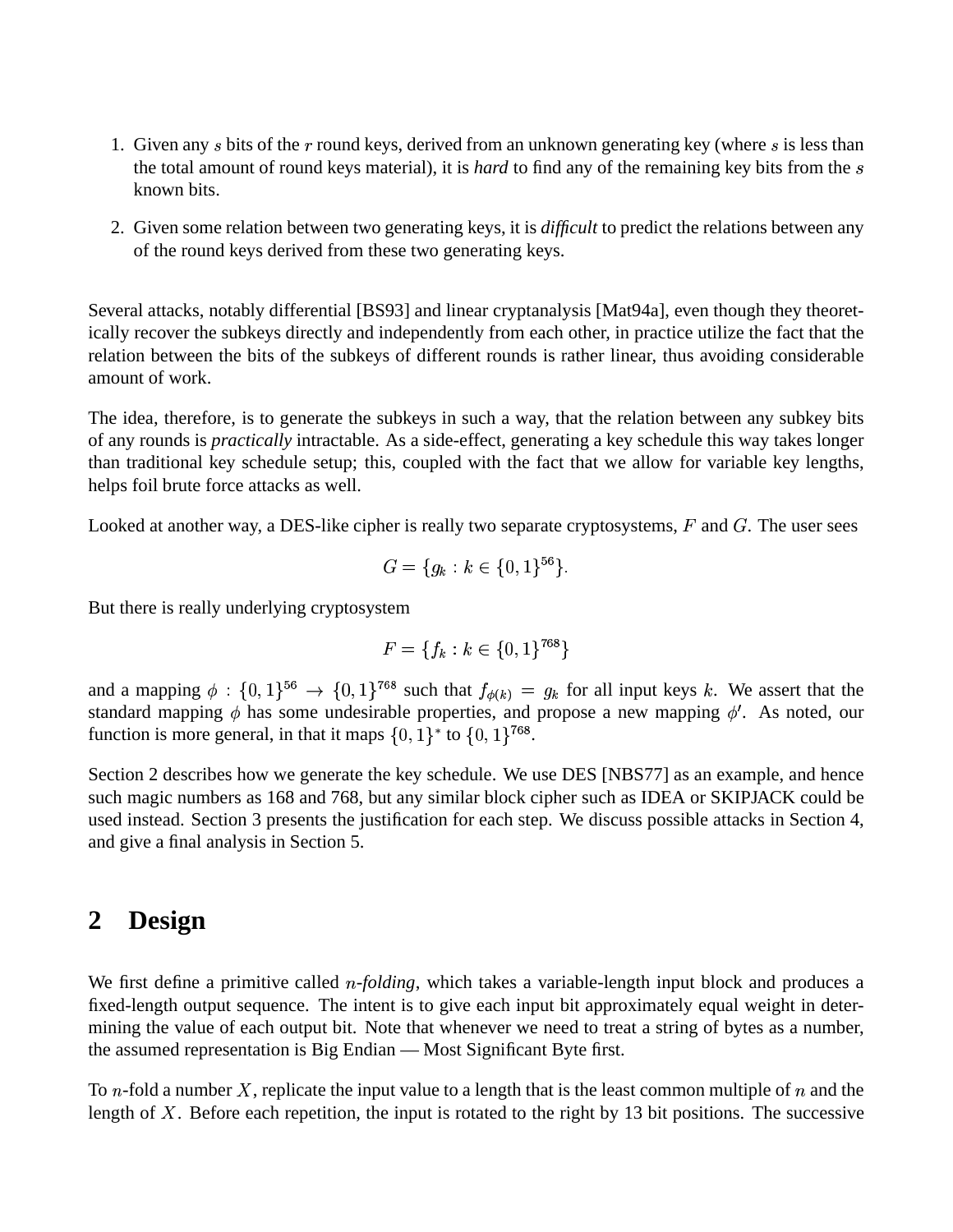$n$ -bit chunks are added together using 1's-complement addition (that is, addition with end-around carry) to yield a *n*-bit result denoted  $\langle X \rangle_n$ .

We take the 64-fold of the user's input  $K$  to produce a seed value

$$
S = \langle K \rangle_{64}.\tag{1}
$$

This seed value is used both as the key and data to produce an initialization vector IV and an intermediate key *I*. The extra 8 bits are ignored when *S* is used as a DES key. If this is unacceptable, the 56-fold of K could be taken to produce S', the key. We think this extra operation (i.e. folding 64 bits to 56 bits) is unnecessary in this case. However, if the key size and data size differ sufficiently, as with IDEA or SKIPJACK, this extra step would be needed.

 $IV$  is produced by encrypting the seed twice using that seed as a key;  $I$  is produced by decrypting the seed twice using the seed as a key:

$$
IV = \{(\{S\}S)\}S \tag{2}
$$

$$
I = \{ (\{S\}S^{-1})\}S^{-1} \tag{3}
$$

where  $\{P\}K$  denotes the encryption of plaintext P under control of key K and  $\{P\}K^{-1}$  the corresponding decryption.

Note that we need *two* key schedules. One is the "secondary", to be used in preparation of the "primary" key schedule that will be used in data encryption. This paper is concerned with generation of the primary key schedule. Requirements for the secondary are less stringent; we believe that the DES-like generation of round keys is good enough (but that the regular shift of the IDEA generating key during round key generation isn't such a good idea). A shift with a regular step, interspaced by a few irregular steps—just as DES does—seems sufficient for our purposes.

The intermediate key I and IV are used to produce a generator key G. First, K is 192-folded to create three 64-bit chunks to be the keys for triple-DES.  $\langle K \rangle_{192}$  is then encrypted under control of I using CFB-64 mode with initialization vector  $IV$ :

$$
G = \{ \langle K \rangle_{192} \} I \tag{4}
$$

The bits of  $G$  are used to form keys for triple-DES in encrypt-decrypt-encrypt mode (parity bits are ignored). This time, we use triple-DES EDE CFB-64 mode on  $\langle K \rangle_{768}$ , using keys G and the same IV as before. The output of this encryption is used as the 768-bit key schedule for ordinary DES data encryption. It is obvious, that one can obtain as many bits of key material as needed by using  $\langle K \rangle_{\scriptscriptstyle M}$ , where  $M$  is the number of key bits required. This is useful for cases like described in [BB94] and in appendix A.

To formalize, the key schedule generating algorithm is: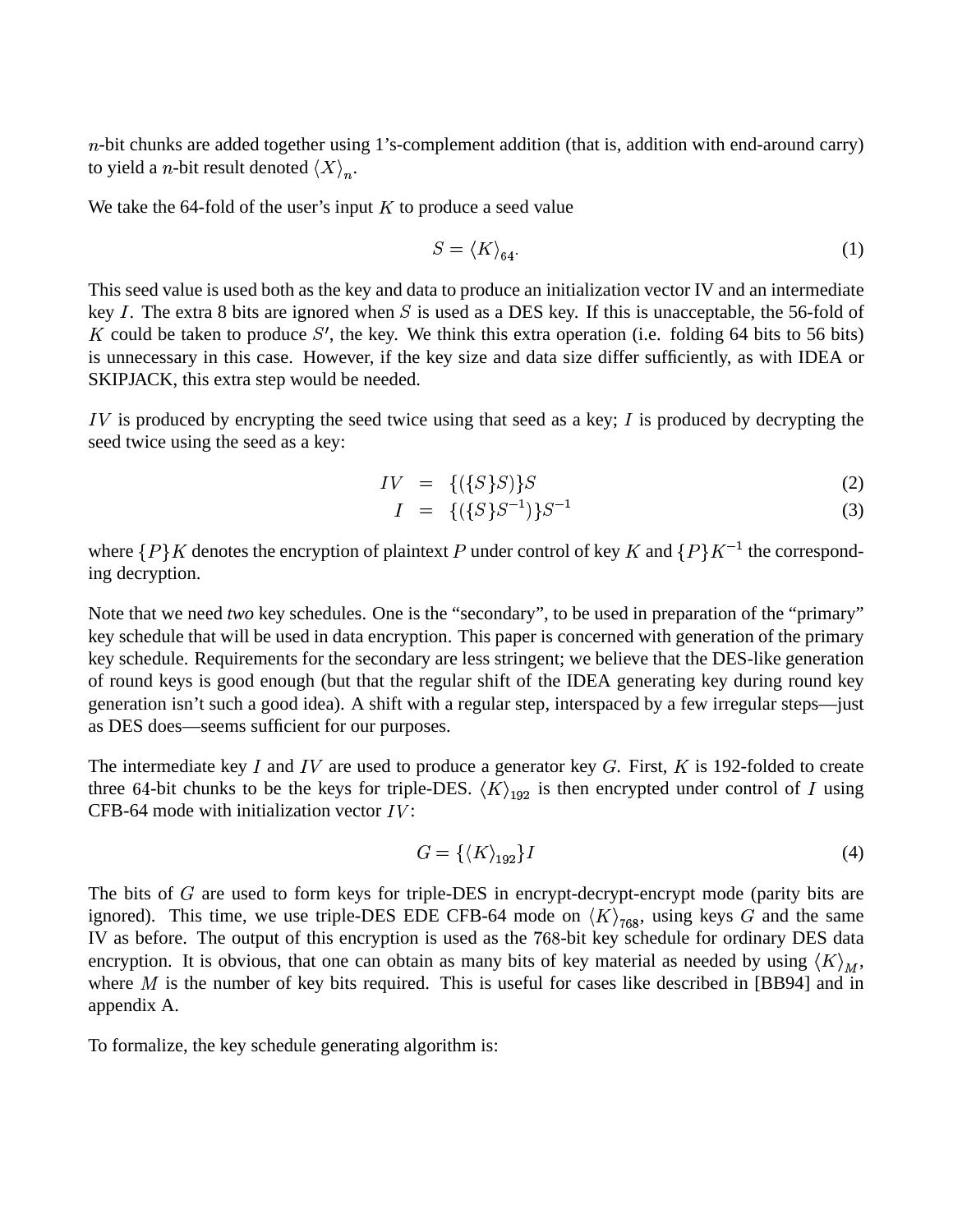**Algorithm 1** Generate Key Schedule  $Sched$  from user key  $K$  of  $n$  bits

**Require:**  $n \geq 40 \land n \leq 256$  $\sim$ rei and a state of the state of the state of the state of the state of the state of the state of the state of  $S \Leftarrow \langle K \rangle_{64};$  $\{S\}S: IV \Leftarrow \{t\}S$  $\{ \text{ single DES ECB} \}$ s <sup>q</sup>  $\{S\}S^{-1}$ ;  $I \Leftarrow \{t\}S^{-1}$ ; { single  $DES^{-1} ECB$ }  $G \Leftarrow \{\langle K \rangle_{102}\}I$ { single DES CFB-64 using key I and init vector  $IV$ } FPcve;fgwq $\cdots$ { triple DES EDE CFB-64 with key  $G$  and init vector  $IV$  }

# **3 Theory of Operation**

Our basic assumption is that the underlying block cipher used is fundamentally strong, but possibly has an inappropriate key size, either too small (as in DES [DH77, Wie94]) or too large (as for an exportable cipher [DML<sup>+93</sup>, DML<sup>+94</sup>]). A fundamental design goal is to ensure that all input key bits have an equal effect on the generated key schedule.

We use  $n$ -folding (equation 1) to change the length of a bit string. Replication to the l.c.m. of the input and output lengths ensures that each input bit has equal weight. The rotation by 13 bits—a number that is likely to be relatively prime to any input key length of interest—serves to blur the effect of regularities in the input value [Bi94].

One's-complement addition of words of width  $n$  is used to generate the final fixed-length output value. Because we are generating a bit string, rather than a number, we use one's-complement addition, rather than the more common two's-complement addition. The arithmetic results are similar though not identical — the answers are in the range  $[-(2^{n} - 1), +(2^{n} - 1)]$ , rather than the more tractable reduction modulo  $2^n$ . Also, this way carry bit is preserved.

If the input value to  $n$ -folding is already of the desired length, the operation has no effect; this is quite acceptable, since subsequent steps will scramble it sufficiently.

The next step, generation of I (equation 3) and IV (equation 2), is accomplished via a one-way function. Depending on the input value,  $n$ -folding may not be strong enough, so we use the underlying block cipher as our primitive. Applying encryption and decryption twice (equations 2 and 3) serves to defeat the effects of weak input keys. For example, if K were 0, S would be 0 as well, which would result in I and IV having the same value if single encryption were used.<sup>1</sup>

While we know of no way to exploit this property, we still prefer to avoid the regularity.

Equation 4 is used to produce three DES keys for encryption of the key schedule bits. Triple encryption is necessary to guard against brute-force searches for the generating key. Assume an attack that can recover the key schedule bits used for, say, the first round. This is not an unreasonable supposition; there have

<sup>&</sup>lt;sup>1</sup>For ciphers with unpleasant property of  $\{0\}0 = 0$ , this may not hold, and 0 will be a weak key always. LOKI89 is one example of such cipher. In general,  $\{K\}K = K$  is a bad property of a cipher to begin with, and we do not have a cure for it. Reminder: our method improves already good but imperfect ciphers, it does not turn bad ones into good ones.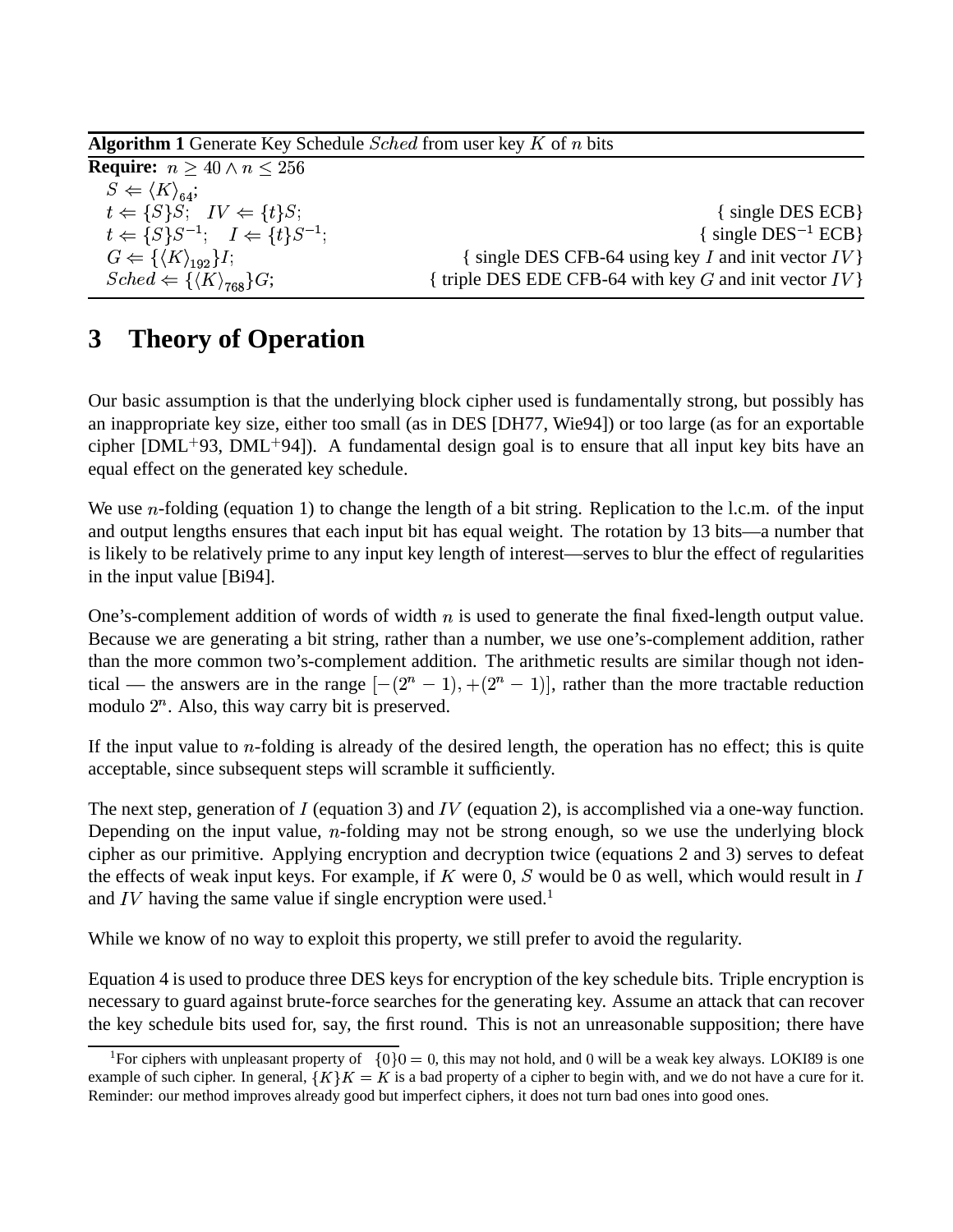been attacks published against shortened versions of DES [BS93]. In that case, a brute-force search could be used to find the generating key  $G$ , which could conceivably be used in an attempt to find the other subkey bits.

The final step produces the actual key schedule. We use 768-folding as an additional way to spread out the effects of the input key, but other mechanisms would probably work as well. One possibility would be the standard key schedule generation mechanism. We do recommend that the plaintext for the CFB-64 operation be key-dependent, to frustrate known-plaintext attacks on the generator key.

# **4 Attacks**

Biham and Shamir have already studied the strength of DES with independentsubkeys against *differential cryptanalysis* [BS93]. While the bits of our subkeys are not truly independent, they are sufficiently scrambled that there is no exploitable relationship between them. Either way, differential cryptanalysis becomes considerably more difficult, as every bit of every subkey of every round has to be recovered independently. On the order of  $2^{61}$  chosen plaintexts is needed to mount a successful sliding attack, compared to  $O(2^{47})$  when standard DES key schedule used [BS93].

A similar argument can be made with respect to *linear cryptanalysis* [Mat94a]. Unfortunately, the only successful results published were related to DES with a 56-bit key and the standard key schedule. Since the linear expressions were computed for the assumption of independent subkeys, their probabilities stand. However, in our case it allows an attacker to recover only 12 bits from each the first and the last round subkeys (using  $n-2$  approximation) with  $2^{43}$  complexity and requiring  $2^{43}$  known plaintext pairs. It is obvious however, that in order to recover the other 36 bits of the round subkeys in question, other approximations with weaker probabilities will have to be used. Biham [BB94] estimated the complexity of linear attack for independent subkeys  $O(2^{60})$ . Thus, linear attack seems impractical, though of course possible.

Furthermore, even if any subkey bits are recovered, going from them back to the input key—and hence possibly to some known plaintext with which to attack a key exchange dialog—would require cryptanalyzing triple DES with very little ciphertext. Such an attack is clearly infeasible. This makes the key generator<sup>2</sup> immune to potential cryptanalysis in the highly unlikely case that all the subkeys are recovered.

Since we allow variable-length input keys, a *brute-force* attack may be feasible if the user's key is too short. This is hardly a surprise; that is often the point of using short keys. Even so, our cipher is somewhat stronger than it might appear; key setup time is quite long, which would hinder any brute-force attack.

We do not see any shortcut attacks on this scheme. Even if there are some weaknesses in the early part, the final step—triple DES encryption of a moderately random string—should produce high-quality random numbers. We do not think it possible to cryptanalyze this operation. The only feasible attack

<sup>&</sup>lt;sup>2</sup>It produces generating keys for users.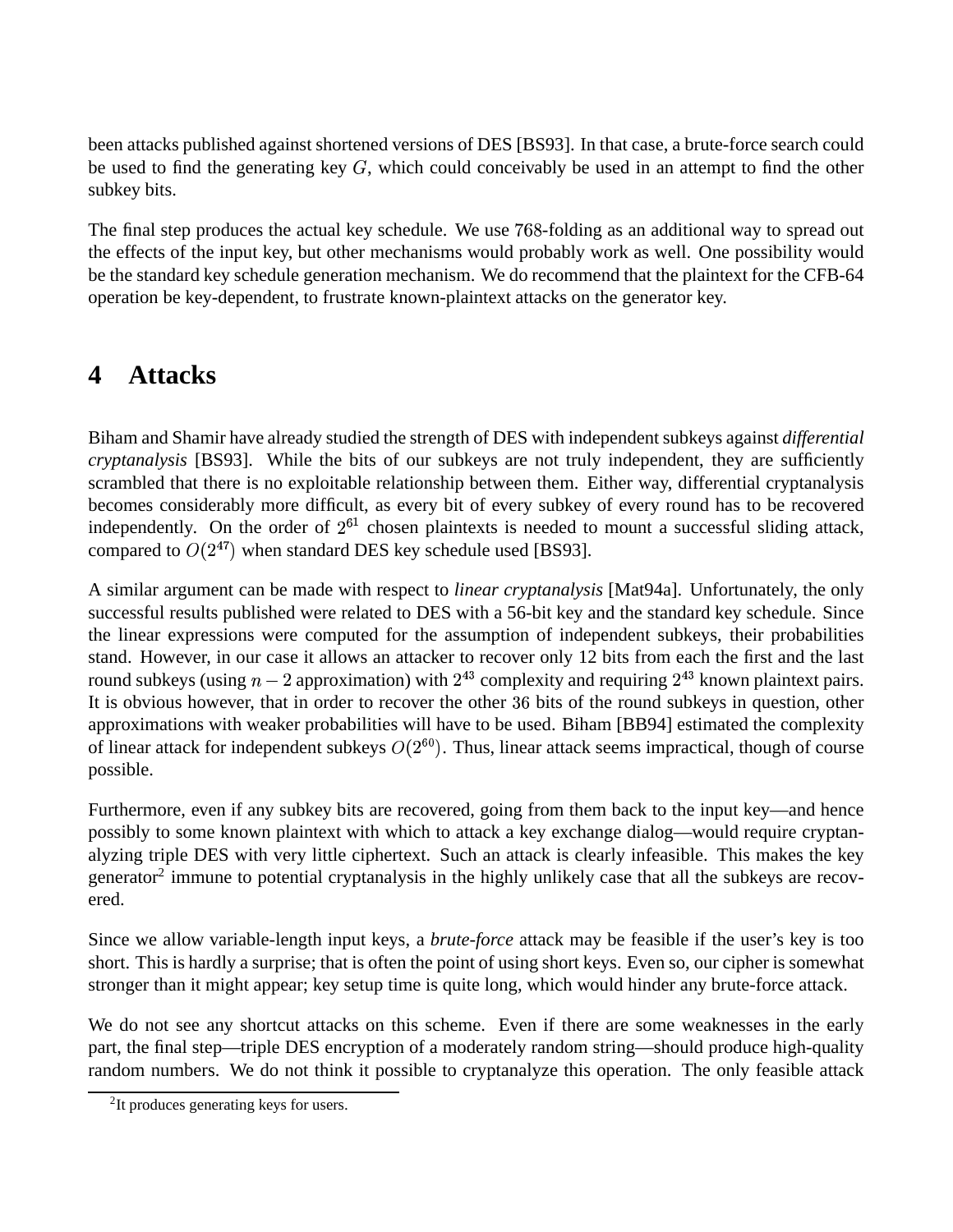would appear to be a cryptanalysis of DES itself that does not rely on the key schedule to aid in full key recovery.

Matsui-san [Mat94b] showed that if the order of the S-boxes is changed to "56412738", then DES becomes immune to linear cryptanalysis, but its resistance to differential attack drops to  $O(2^{45})$  from  $O(2^{47})$ . This order of S-boxes could be used with our key schedule generation algorithm, since a differential attack would not be feasible. The same paper also showed that S-boxes order "24673158" is immune to both differential and linear attack. Combining this with our key schedule and a generating key length of at least 64 bits again results in a practically unbreakable cipher.

# **5 Analysis**

What we have done is to specify a new algorithm for generating a key schedule. Many details of our scheme could easily be changed without affecting the essence.

The least important design detail is the  $n$ -folding algorithm. Other mechanisms for converting a userspecified key to output strings of different lengths would work as well. The properties we consider necessary are first, that all input bits should have an equal weight for all output lengths; and second, that the function should be at least weakly one-way. Arguably, ours does not go far enough in that direction, since it uses only linear functions.

The second detail is how we produce the generator key and IV. Again, the exact mechanism isn't important, though the same two properties should hold.

Our final design choice is how we actually generate the key schedule; that in turn reflects two decisions, our desire to use DES, and the precise mechanism used to produce the plaintext. The former is much more important: we have a great deal of confidence in the basic strength of DES, and in the randomness of its output. While not perfect [Mat94a], we do not think there are any serious threats here; the amount of ciphertext is quite low, and known plaintext should be all but impossible to obtain.

Clearly, any other one-way pseudorandom function could be used instead. But if, say, MD5 [Riv92] were used, it would introduce another element to analyze. Besides, there is both a conceptual and an implementation gain in elegance by using only one cryptographic function. Of course, using DES slows down key setup; as discussed below, this is not necessarily a disadvantage.

There is more room for choice in the selection of the plaintext. While we have made ours key-dependent, another possibility would be to make it key family-dependent, much as with [Bl94b] and the Soviet GOST cipher  $[GOST, Ch^+94]$ . This would allow for separate communities of interest without the risks run by tinkering with the S-boxes.

Most of the strength of our cipher is derived from the strength of the underlying block cipher. This is intentional; in common with the designers of CDMF  $[DML<sup>+</sup>93, DML<sup>+</sup>94]$ , we prefer to build on foundations that are known to be strong. We could change some aspects of the DES design — for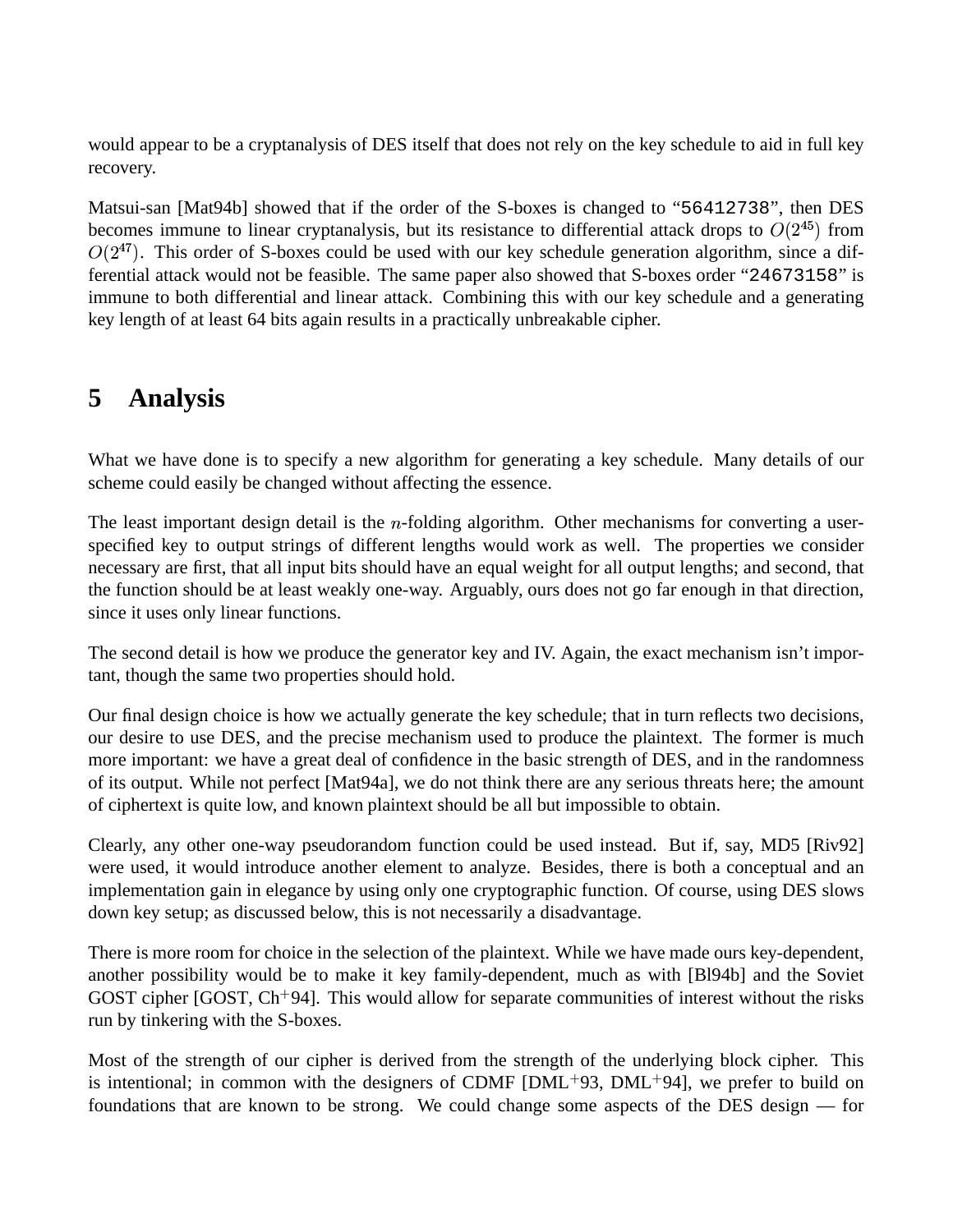example, the E-box would no longer need to be tied to PC2, since the latter would no longer exist—but we are very reluctant to upset a delicate engineering balance. This brings to light yet another advantage of this approach — any DES hardware can utilize it, as long as it allowsfor downloading the key schedule (vs. insisting on downloading 56-bit key and deriving the subkeys internally, by itself). We are aware of at least one manufacturer, that produces DES hardware capable of downloading key schedule directly in.

Very clearly, though, our key schedules have no more information than the input key. If 40 bits are fed in, a brute-force attack on those 40 bits will work, though the attack would be much more expensive than with CDMF; our key setup requires 43 encryption operations, rather than two.

The longer key setup time could be problematic for things like network encryptors, which need to maintain very many encryption contexts. Still, memory is cheap, and caching the key schedule is often done even in today's implementations. The total key schedule is only 96 bytes; most likely, other state that must be kept per security association would be at least that large. So the total storage requirements per key would not increase that much.

In another vein, our cipher will encrypt and decrypt as quickly as DES. This is an advantage compared with other secure ciphers like triple-DES or DES with 32 rounds and the traditional key schedule. In short, we have traded setup time for run time, which is almost always a good deal.

Our key schedule also eliminates weak keys and the complementation property of DES. To see that the former holds, observe that weak keys in DES arise because of regularities in the key schedule algorithm. If the bits of our key schedule are uniformly randomly distributed—a fair assumption, given the known randomization properties of DES—it is exceedingly improbable that, say,  $K_1 = K_{16}$ , let alone that that would hold for all 8 pairs of key schedule registers. The complementation property occurs because selections of the key bits are directly exclusive-ORed with plaintext fields; our scrambling steps eliminate that regularity.

**Keyspace linearity.** However, while eliminating DES weak keys, a new class of potentially weak keys can be introduced when user keys have length multiple of 13. As pointed out [Sch96], in this case the resulting key schedule will be either trivial, or have only  $2^{16}$  possib  $6$  possibilities.

Our approach can be used together with other proposed and published improvements of DES, such as [BB94]. In this case, all the key material can be derived from the main user key. This approach improves the strength of any DES or DES-like variation, including different or key-dependent S-boxes.

We recommend our approach to be used with every iterated block cipher, as it maximizes the cipher's strength while preserving it's bulk encryption speed.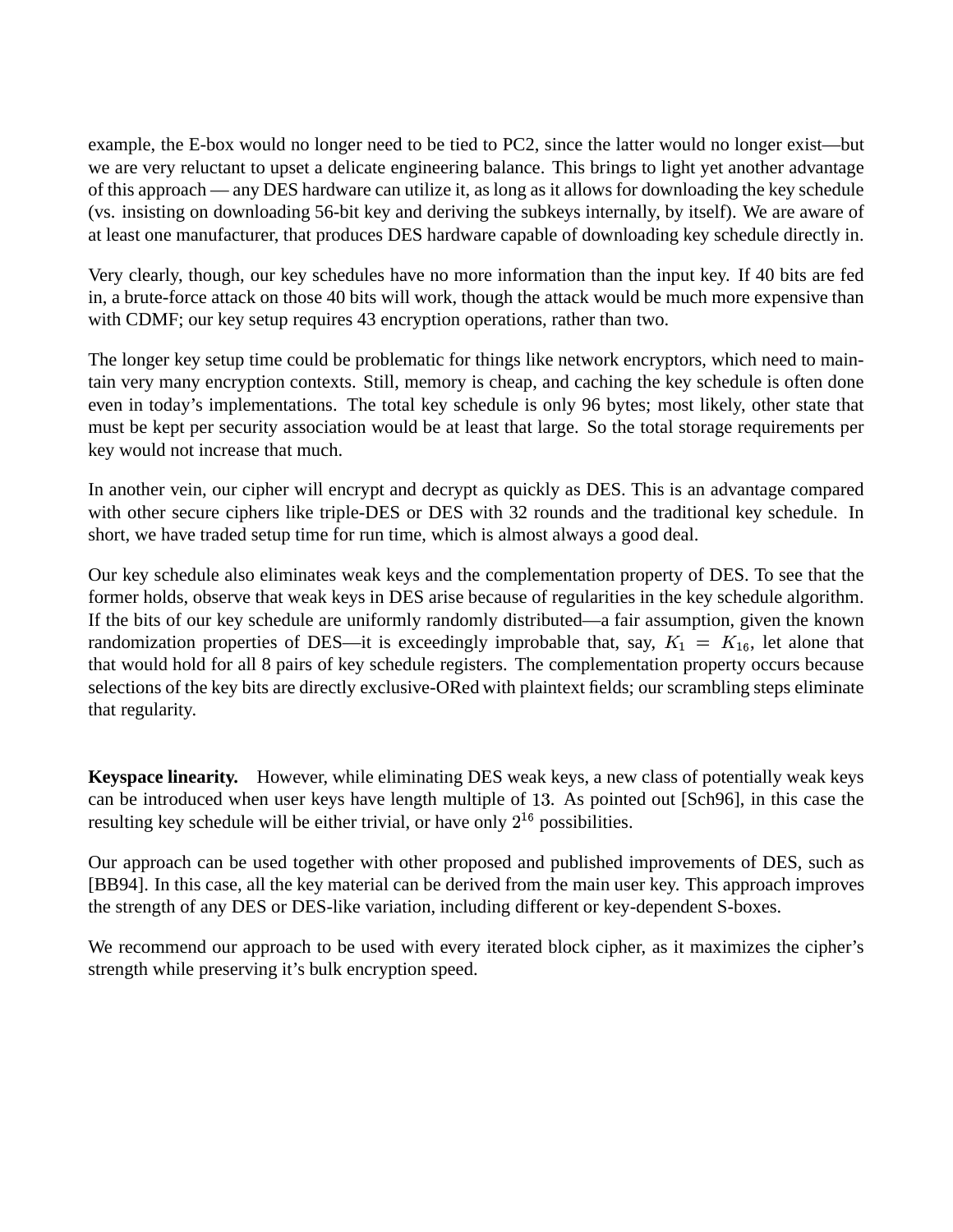## **6 Acknowledgments**

We are indebted to Eli Biham, Don Coppersmith and Jim Reeds; they made many valuable suggestions during the writing of this paper.

# **Appendix A DES-SK/ Family**

Following the example of R. Rivest [Riv94], we define a DES-SK family with variable number of rounds  $N$  (between 16 and 64), where each round is equal to a round of standard DES, except in the way round key is obtained. We will use our key schedule to generate round keys for any number of rounds.

Judging by the results of differential and linear cryptanalysis, we conjecture, that the number of rounds should be multiple of 8 and in total preferably 24 or more.

As a primary key schedule generator we will use algorithm 1, The only modification would be in the last step, where instead of  $768$ -folding user key K and encrypting the result with triple-DES EDE CFB mode using 192 bits of G, we need<sup>3</sup>  $48 * N$ -fold of user key:

$$
Sched = \{ \langle K \rangle_{48*N} \} G \tag{5}
$$

#### **Appendix A.1 DES-SK/ with 32 rounds**

It appears, that 32 rounds is about as many as one needs. Note, that both SKIPJACK and GOST use 32 rounds. We'll use key schedule as described above (see algorithm 1) with n-folding the final step to 1536 bits and evaluate the strength of the resulting cipher, which for the sake of simplicity we name DES-SK/32 (vs. traditional DES of 16 rounds). Let us select generating key 80 bits long.

Before proceeding, it's worth to mention that if an adversary has  $2^{64}$  known plaintexts, he has a complete dictionary for the given key, and more that  $2^{64}$  plaintexts simply doesn't exist.

- **Brute force**: obviously, since the generating key is 80 bits ...
- **Performance**: conjectured to be one half of "normal" single DES performance, hardware- or software-based.
- **Differential attack**: conjectured to require at least  $2^{122}$  chosen plaintexts. Therefore we are immune to this attack.

 $3$ To generate key schedule for N rounds of DES-SK.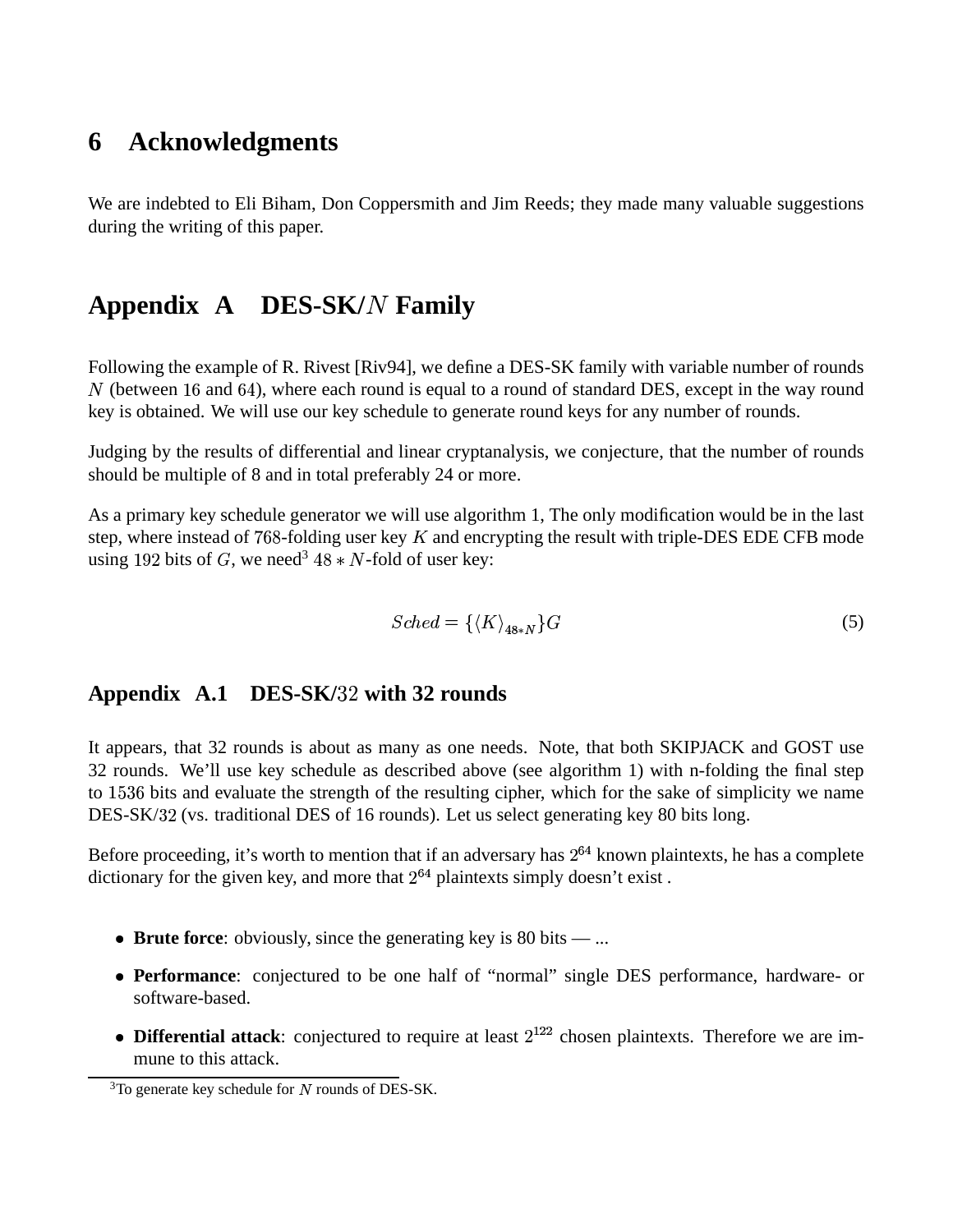- Linear attack: not bothering with probability calculations, conjectured to require at least  $O(2^{86})$ known plaintexts<sup>4</sup>. Therefore this attack is impossible.
- **Weak keys**: doesn't have.
- **Complementary property**: doesn't have.

Note, that the algorithm is built on well-known and deeply researched cryptographic primitives. And the hardware exists, that can utilize it.

### **Appendix A.2 DES-SK/48 or Triple-DES?**

We notice, that 3DES in essence is nothing more than 48 physical (or about 46 actual<sup>5</sup>) rounds of standard DES, where the regular key schedule is "disrupted" in three places, because different parts of it are generated by different bits of the main key. However, the relations, that make the attack easier, are still there. I.e. every 16 rounds exhibit tractable relations between the subkeys.

On the other hand, using our key schedule and applying 48 rounds of straight DES scrambling, we get better security due to lack of exploitable relations between the round keys and much higher barrier on cryptanalytic attacks, with performance (hardware or software) better than that of 3DES. But clearly, both 3DES and DES-SK/48 seem an overkill, as DES-SK/32 will do as good a job with only about  $65\%$ of computational expenses.

### **Appendix B Reference Source Code**

### **Appendix B.1** *N*-Folding

#include <stdlib.h> #include <memory.h> #if defined(NFOLD\_TEST) || defined(DEBUG\_NFOLD) #include <stdio.h> #endif v *TEST\_NFOLD DEBUG\_NFOLD* v *5* v#v##v#v##v#v#~v~#~v~###~v~#~v~###~v~#~v~*x* Provides *n-folding of the input string*  $*/$ v *of m bytes long to a string of n bytes* # v *long. Buffers better not overlap!* # *10* v#v##v#v##v#v#~v~#~v~###~v~#~v~###~v~#~v~**int** nfold(**unsigned char**  $*$ **in, int** m,

 ${}^4O(2^{120})$  seems more likely.

<sup>&</sup>lt;sup>5</sup>Since there is no swap between the last round of one "sweep" of single DES and the first round of the next "sweep" of single DES — these two rounds are not as strong as "full-fledged" two DES rounds.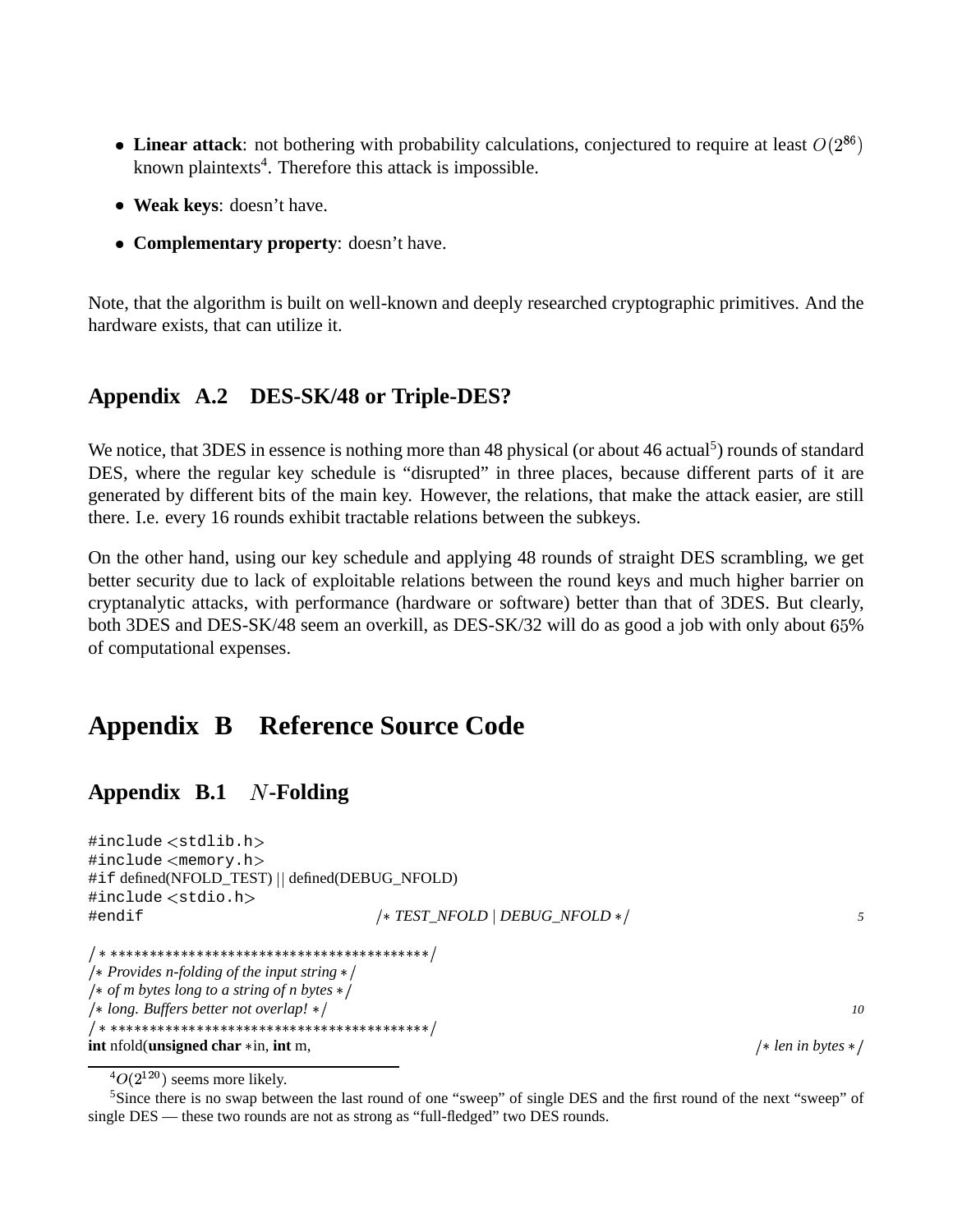**unsigned char** \*out, **int** n)  $\left| \ast \text{ len in bytes } \ast \right|$ { **unsigned char**  $*\text{buf} = \text{NULL}$ ;  $4 \text{tmp storage } *\text{/}$ **unsigned char**  $* a = NULL;$   $/* save "in" for rot13*/$ **int** LowestCommonMult = 0;  $\left| \frac{1}{2} \right| \leq C M(m, n) \leq C M(m, n)$  $\mathbf{int}$  i = 0; #ifdef DEBUG\_NFOLD **int** k = 0; *20* #endif # *functions we need* # **extern int** lcm(**int** u, **int** v); v *l s l s l s l s l s l s l s l s l s l s l s l s l s l s l s l s l s l s l s l s l s l s l s* **extern int** rot13(**unsigned char** \*a,  $\frac{1}{8}$  *k Rotate string 13 bits right* \*/ **unsigned char**  $*$ **b**, **int** len);  $\frac{1}{2}$  *length in bytes*  $\frac{1}{2}$  *length in bytes*  $\frac{1}{2}$ **extern int** ocadd(**unsigned char**  $*$  add1,  $*$  *one's complement add*  $*$ / **unsigned char**  $*$  add2,  $/*$  *two byte strings/int*  $*$ / **unsigned char** \*sum,  $\frac{1}{2}$  /\* *result goes here* \*/ 30 **int** len);  $\frac{1}{2}$  *length of each in bytes*  $\frac{1}{2}$ *|\* Stupidity isn't welcome \*/* **if**  $(n \le 0 \mid m \le 0)$  **return** -1; *35* # *Preparetmp place for the input so that* # # *we don't damage the original with rot13* #  $a = ($ **unsigned char**  $\ast$ ) malloc (m); **if** (a == NULL) **return** -2;  $\left| \begin{array}{c} \ast \text{ no memory, bad} \end{array} \right|$ memcpy(a, in, m); /\* *save the input string*  $*/$  40 */\* Compute Lowest Common Multiplier of the \*/* # *input string length and desired output* # # *string length.* # LowestCommonMult = lcm(m, n); <sup>45</sup> #ifdef DEBUG\_NFOLD printf("Input string is: $\n\pi$ "); **for**  $(k = 0; k < m; k++)$  { printf(" $\& 02x$ ", in[k]); **if** (((k + 1) % 20) == 0) printf("\n"); } *50* printf("\nComputed LCM(%d, %d) = %d\n", m, n, LowestCommonMult); #endif  $buf = (unsigned char *)$  malloc(LowestCommonMult); **if** (buf  $==$  NULL) **return** -3;  $\frac{1}{55}$   $\frac{1}{25}$   $\frac{1}{25}$   $\frac{1}{25}$   $\frac{1}{25}$   $\frac{1}{25}$   $\frac{1}{25}$   $\frac{1}{25}$ # *Replicate the input th the LCM length* # **for**  $(i = 0; i <$  (LowestCommonMult  $/m$ );  $i++)$  { #ifdef DEBUG\_NFOLD printf("input for  $d-th$  replication is: $\n\frac{1}{1}$ ; *60* **for**  $(k = 0; k < m; k++)$  { printf(" $\& 02x$ ", a[k]); **if** (((k + 1) % 20) = 0) printf("\n"); } printf( $"\n\n\infty$ "); #endif *65*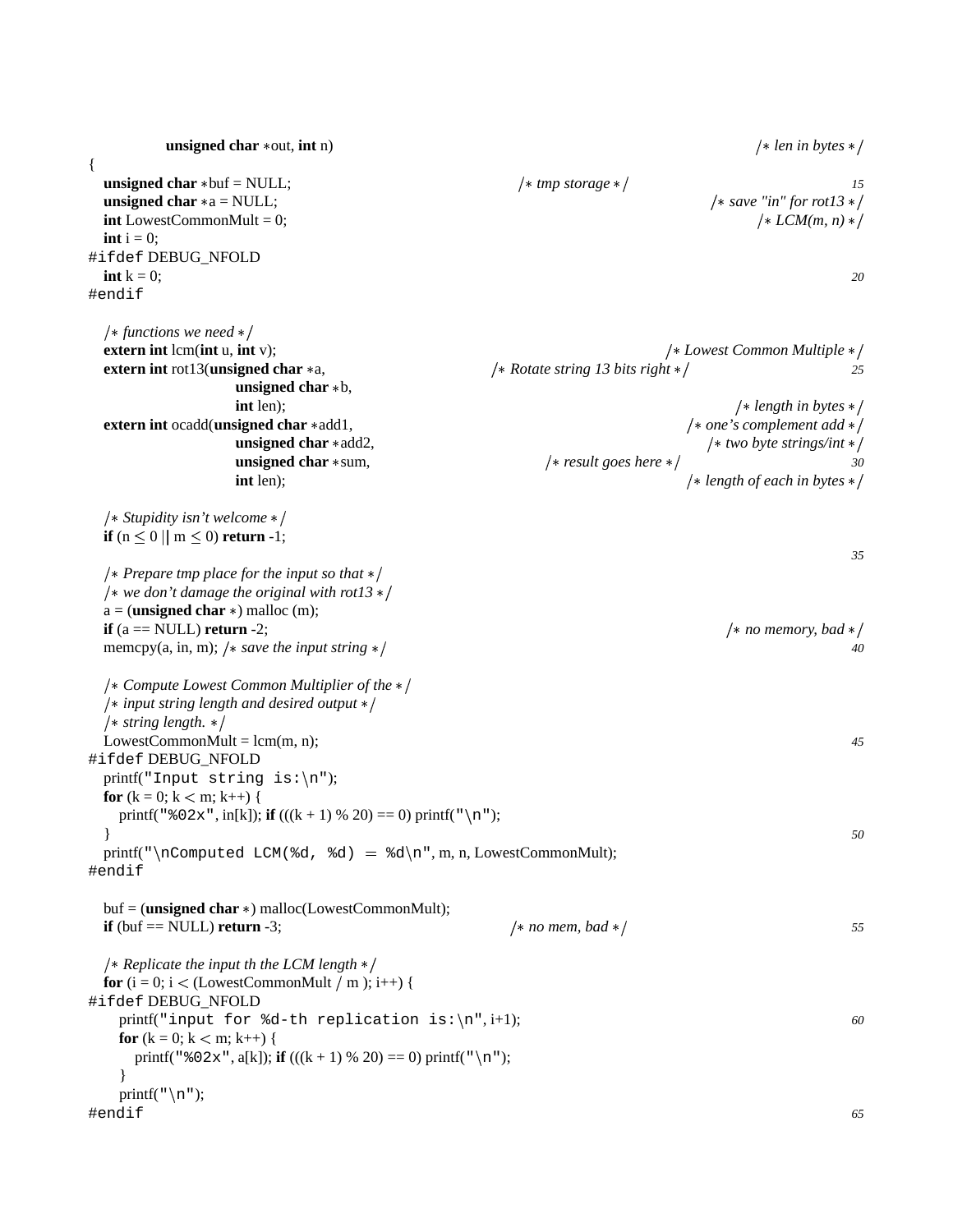| memcpy(( <b>unsigned char</b> $\ast$ )&buf[i $\ast$ m], a, m);<br>rot $13(a, a, m)$ ;                                                                |                |
|------------------------------------------------------------------------------------------------------------------------------------------------------|----------------|
| memset(out, 0, n); /* just in case */                                                                                                                | 70             |
| #ifdef DEBUG_NFOLD                                                                                                                                   |                |
| printf("\nReplicated string (buffer filled) is:\n");<br>for $(k = 0; k <$ LowestCommonMult; $k++$ ) {                                                |                |
| printf(" $802x$ ", buf[k]); if (((k + 1) % 20) = 0) printf("\n");                                                                                    | 75             |
| printf( $"\n\n\cdot$ );                                                                                                                              |                |
| #endif                                                                                                                                               |                |
|                                                                                                                                                      | 80             |
| /* Now we view the buf as set of n-byte strings $*/$<br>/* Add the n-byte long chunks together, using $*/$                                           |                |
| /* one's complement addition, storing the $*/$                                                                                                       |                |
| /* result in the output string. $*/$                                                                                                                 |                |
| for $(i = 0; i <$ (LowestCommonMult / n); i++) {<br>ocadd(out, (unsigned char $*\)$ &buf[i $*$ n], out, n);                                          | 85             |
| #ifdef DEBUG_NFOLD                                                                                                                                   |                |
| printf("after %d-th one's complement addition sum is: $\n\cdot i+1$ );                                                                               |                |
| <b>for</b> $(k = 0; k < n; k++)$ {<br>printf(" $802x$ ", out[k]); if (((k + 1) % 20) = 0) printf("\n");                                              | 90             |
|                                                                                                                                                      |                |
| printf( $"\n\langle n"\rangle$ ;                                                                                                                     |                |
| #endif                                                                                                                                               |                |
|                                                                                                                                                      | 95             |
| free(buf); free(a); /* don't be hoggish */                                                                                                           |                |
| return $0$ ;                                                                                                                                         | $/* A.O.K. */$ |
|                                                                                                                                                      |                |
| #ifdef NFOLD_TEST                                                                                                                                    | 100            |
| #include <stdio.h></stdio.h>                                                                                                                         |                |
| int main(int argc, char ** argv)                                                                                                                     |                |
| $\{$<br>unsigned char $key[7]$ , $res[8]$ ;                                                                                                          | 105            |
| <b>int</b> $i = 0$ , $rc = 0$ ;                                                                                                                      |                |
| printf("N-Fold test (strings/numbers treated Big Endian)\n");                                                                                        |                |
| memset(key, 0, sizeof(key));                                                                                                                         | 110            |
| memset(res, 0, <b>sizeof</b> (res));                                                                                                                 |                |
| <b>for</b> $(i = 0; i <$ <b>size of</b> (key)-1; i++) key[i] = ( <b>char</b> ) (060 + (i % 10));<br>printf("We will 64-fold 40-bit long string:\n"); |                |
| printf("\"%s\" in ASCII\n\n", key);                                                                                                                  |                |
| $rc = nfold(key, 6, res, 8);$                                                                                                                        | 115            |
| printf("\nN-Fold returned %d\nResulting string is:\n", rc);<br><b>for</b> $(i = 0; i <$ <b>size of</b> (res); i++) {                                 |                |
| printf(" $802x$ ", res[i]); if (((i+1) % 20) = 0) printf("\n");                                                                                      |                |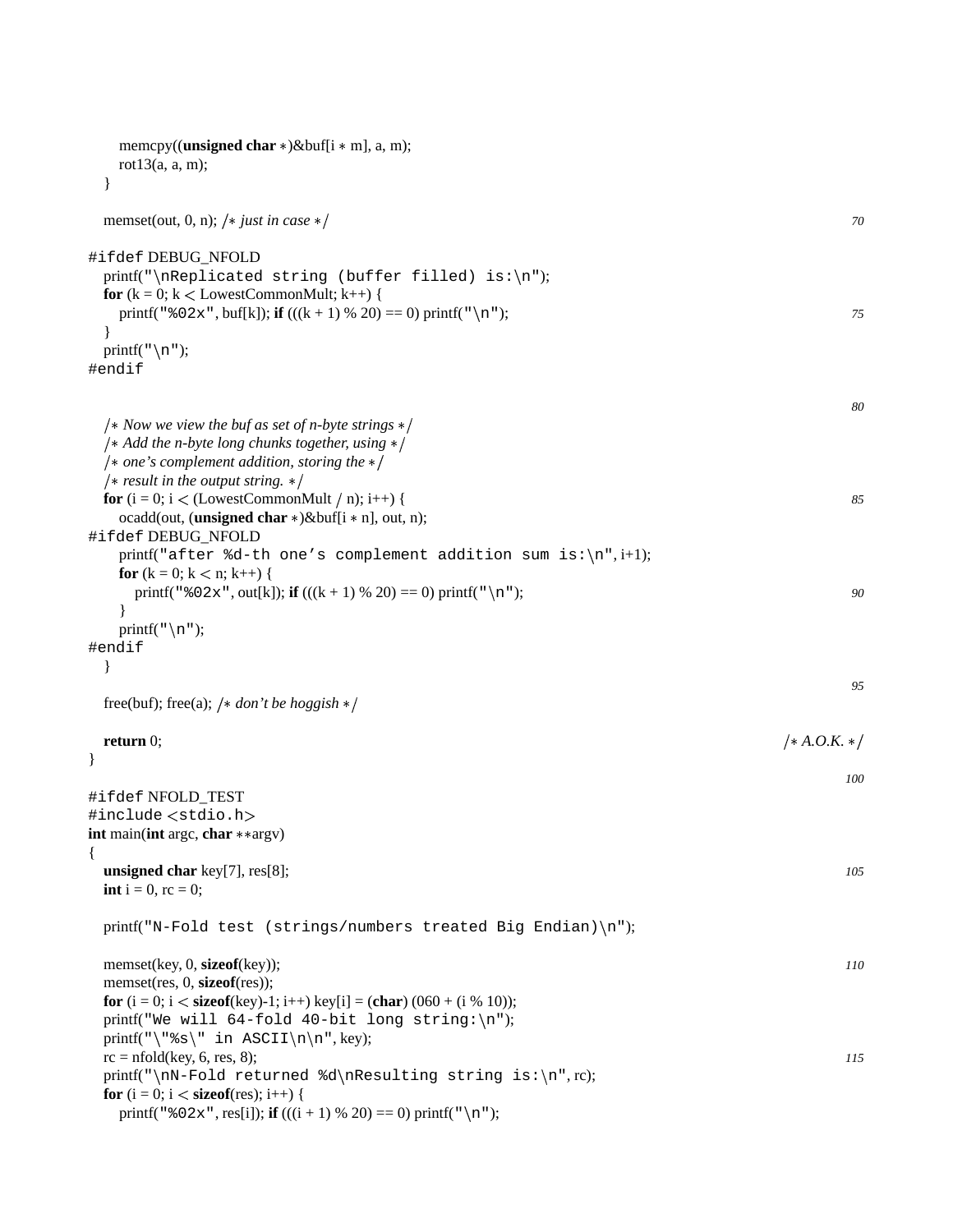```
}
\text{print}(f''\n); 120
```

```
}
```
#endif v *NFOLD\_TEST* #

#### **Appendix B.2 Output of -Fold**

```
N-Fold test (strings/numbers treated Big Endian)
We will 64-fold 40-bit long string: "012345" in ASCII
Input string is: 303132333435
Computed LCM(6, 8) = 24input for 1-th replication is: 303132333435
input for 2-th replication is: a1a981899199
input for 3-th replication is: 8ccd0d4c0c4c
input for 4-th replication is: 626466686a60
Replicated string (buffer filled) is:
303132333435a1a9818991998ccd0d4c0c4c626466686a60
after 1-th one's complement addition sum is: 303132333436a2a9
after 2-th one's complement addition sum is: b2bbc4cdc003b0f6
after 3-th one's complement addition sum is: be072631266b1a56
N-Fold returned 0
```

```
Resulting string is: be072631266b1a56
```
# **References**

| [BS93]      | Eli Biham and Adi Shamir. Differential Cryptanalysis of the Data Encryption Standard. Springer-<br>Verlag, Berlin, 1993.                                       |
|-------------|----------------------------------------------------------------------------------------------------------------------------------------------------------------|
| [Bi94]      | Eli Biham. New Types of Cryptanalytic Attacks Using Related Keys. In Advances in Cryptology:<br>Eurocrypt '93, pages 413–424. Springer-Verlag, 1994.           |
| [BB94]      | Eli Biham and Alex Biryukov. How to Strengthen DES Using Existing Hardware. In Advances in<br>Cryptology: ASIACRYPT '94, pages 398–412. Springer-Verlag, 1995. |
| [ $B194a$ ] | Uri Blumenthal. Improvements to DES. In SECURITY, 5th IBM Interdivisional Technical Sympo-<br>sium, 1994, pages 979–982.                                       |
| [B194b]     | Uri Blumenthal. Improvements to SEAL. In SECURITY, 5th IBM Interdivisional Technical Sympo-<br>sium, 1994, pages 976–978.                                      |
| $[Ch+94]$   | C. Charnes, L. O'Connor, J. Pierzyk, R. Safavi-Naini, Y. Zheng. Further Comments on the Soviet                                                                 |

Encryption Algorithm. TR, University of Wollongong, NSW 2500, AUSTRALIA, 1994.